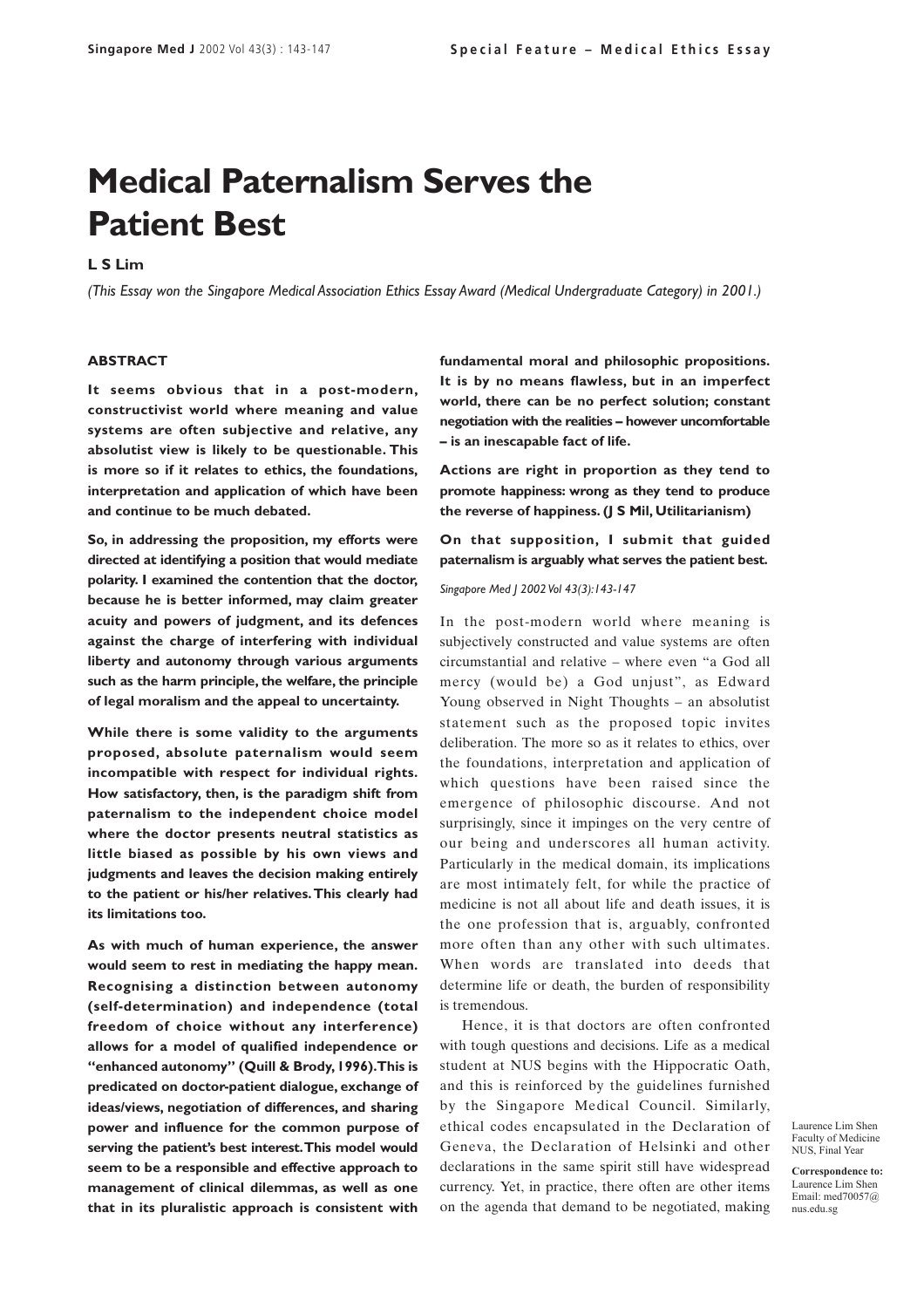issues such as that of medical paternalism one that militates against simple definition and solution.

Does medical paternalism really serve the patient best? Is it predicated on an invariably sound principle? That there are a number of principles propounded – some mutually contradictory – would make a positive response to the latter appear doubtful and, by extension, undermine the claim implicit in the former. What best serves? Central to medicine is the belief in beneficence: the Hippocratic Oath commits the practitioner to using his/her special knowledge and skills to benefit the patient; it entrusts and obligates the doctor to do what is in the best interest of the patient. In concept this cannot be faulted; the devil is in the interpretation. What is the "best" interest? Considering that there are at least two parties involved – the doctor and the patient – how should "best" be best defined? This "bifocal" vision may well result in different perceptions and values; what the doctor sees as best for the patient may not coincide with the patient's view.

Medical paternalism mediates these differences by arguing that the doctor, because he is better informed, may claim greater acuity and powers of judgment. It defends itself against the charge of interfering with the liberty and autonomy of another through various arguments such as:

- the harm principle
- the welfare principle
- the principle of legal moralism
- the appeal to uncertainty

It is generally true that patients have not spent years pursuing a medical degree and specialisation and may therefore not be capable of understanding all the implications involved in making a sound medical decision. On the face of it, it would also seem perfectly logical for a doctor to act to prevent a patient from doing harm to himself, especially when the patient is not in a position to act voluntarily or autonomously, or when there is need to buy time while ascertaining if the person is acting voluntarily. An instance of what has been termed weak paternalism would be the emergency treatment of an apparent suicide attempt; prompt treatment must be administered immediately to save the patient's life. There being at the critical moment no certain knowledge whether the attempt is autonomous and rational, interference may be considered morally justifiable.

Strong paternalism, on the other hand, might be more difficult to justify since it involves over-riding a clearly voluntary action, but it too has been argued on various grounds. The welfare principle, for instance, is founded on a desire for the greater good; hence

the doctor may decide that the autonomy of one patient should be restricted if substantial benefits to others may be expected as a result. In cases where the patient is effectively dead albeit sustained by major advances in medical science and technology, resources expended on this patient may be put to better use on others with more promising prognoses. Furthermore, what constitutes medical futility and the policies governing it is the subject of considerable debate and it remains a grey area. What should not be in doubt, however, is that such policies are incompatible with respect for individual rights.

Similarly, in compliance with the principle of legal moralism, the doctor may also act likewise in the interest of common good: it is necessary to restrict an individual's autonomous action if it threatens the moral and social fabric. Again, the fact that many – including Hitler and, more recently, Richard Nixon and Bill Clinton – have exploited this argument that the end justifies the means should not blind us to the fact that others such as St Augustine, Kant and Cardinal Newman have questioned its validity. As Kant highlighted, problems arise when lying appears to be morally justified $(1)$ .

Paternalism is also argued on the appeal to uncertainty: medicine is a science but it is not an exact science. Diagnosis and prognosis cannot be made with absolute certitude; there have been occasions when despite taking conscientious care doctors have been mistaken. Hence, the question of whether or not to tell the truth to patients, for instance, is muddied by uncertainty of what constitutes truth. Sissela Bok<sup>(2)</sup> (1978) explains that...the moral question of whether you are lying or not is not settled by establishing the truth or falsity of what you say...(but) whether you intend your statement to mislead.

The intention rather than the deed is the material point. On that supposition, (it) is meaningless to speak of telling the truth, the whole truth and nothing but the truth to a patient...because it is... a sheer impossibility $(3)$ .

This translates in philosophic discourse into the practical impossibility argument, viz, given that:

- a. a patient is generally less well equipped to understand the medical issues,
- b. a patient may hear selectively when given bad news,
- c. at times diagnosis and prognosis can be no more than educated guesses.

It follows that:

a. it is a practical impossibility to tell the patient the truth, the whole truth and nothing but the truth,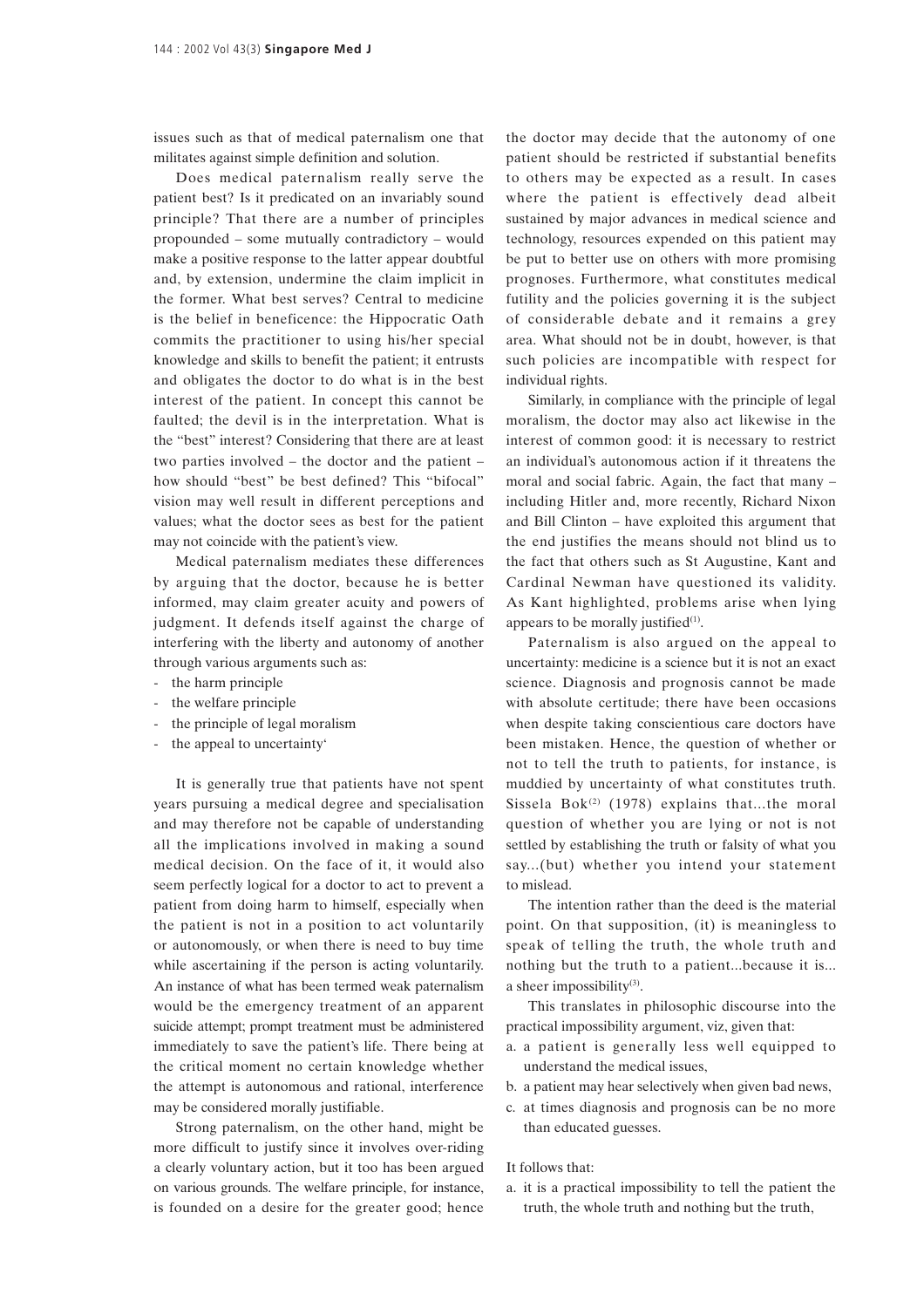- b. it then follows that it is morally permissible not to tell the truth,
- c. therefore it is morally permissible for doctors to not tell the patient the truth.

Indeed, the argument may be taken further to claim that it would be harmful for the doctor to tell the truth to a seriously/terminally ill patient since this would cause fear, distress and loss of hope, thereby sapping energy and willpower to cope with the situation and arguably worsening his/her condition. The argument of therapeutic privilege "...if disclosure of the information seems to be harmful to the patient, the physician may be justified in withholding the information or even in using benevolent deception"<sup>(4)</sup> is not unfamiliar and may be supported further by the contention that the patient has as much a right to know as not to know and if he prefers the latter his wishes should be respected. As T S Eliot observed:

Human Kind cannot bear very much reality – Four Quartets: Burnt Norton (1959).

And truth telling in some circumstance is arguably an imposition. A reasonable case may be made therefore that, in some cases, not only is it morally permissible but it is morally obligatory to lie to a patient. This suggests a special, medical morality as opposed to ordinary morality. This suggests a special, medical morality as opposed to ordinary morality.

Such arguments are not without some basis, but there appears to be a fundamental flaw: if the premise is one of uncertainty or possible uncertainty, then the whole truth and nothing but the truth is not accessible by the doctor as well and he/she is no better placed to decide on the best course of action. A morally defensible position can only be assumed by a being who is all-knowing and infallible, whereas for fallible mankind, some questions are beyond its capacity to address. As Voltaire remarked: "If God did not exist, it would be necessary to invent Him".

Perhaps the strongest objection that has been raised to medical paternalism is that it endorses the playing of God by mere mortals, allowing an untenable superior power position of one human being over another, and in the process violating a primary principle, that of individual autonomy. In the volume On Liberty, J S Mill maintains that:

"Neither one person, nor any number of persons, is warranted in saying to another human creature of ripe years, that he shall not do with his life for his own benefit what he chooses to do with it"<sup>(5)</sup>.

The only allowable exception might be that of preventing harm to others. However, the reverse case of it being better for others – i.e. welfarist left sentiments – should not be countenanced, nor should

the principle of legal moralism apply since both these run counter to the right of the individual. Furthermore, even if others feel that the action/ inaction is not "for his (the patient's) own benefit" they may not impose their views on the individual because, ultimately, the individual is the bearer of the consequence/s. It should be patently obvious that final say should reside with the person who has to live with the consequence of, for instance, resuscitation into a state that may be insupportable to the bearer. Withholding self-determination in such a situation would be wrongful deprivation. There are, of course, scenarios that are less clear-cut but the underlying principle should nonetheless be philosophically and morally sustainable.

Other justifications for paternalism might also be questioned. To claim, for instance, that patients may feel worse about knowing their true condition might prove so to some extent, but a patient who has affairs to tidy up may well feel more anxious not knowing how much time he may expect. While it is true that patients are generally lay-persons with limited medical knowledge, it should not be assumed that they are mentally deficient or non compos mentis and incapable of understanding if adequate explanations were offered, the debilitating effects of severe illness notwithstanding. As Roger Higgs reminds with salutary trenchancy:

"Every skilled person who is at the interface with the public must be able to explain what they are up to...To dress up simple ideas or uncertainties as mysteries is the sign of the charlatan"<sup>(6)</sup>.

The claim that a doctor's time is better spent on executing than explaining what may be complicated physiological or psychological processes and consequences cannot be acceptable if there is genuine respect for the patient.

Much of traditional practice has been based on an essentially unequal power relation: the doctor in the superior-indeed, sometimes supreme-position and the patient in the helpless and often hapless role. Increasingly, however, it has been felt that paternalism – especially unmediated paternalism – can no longer serve. With information more readily available in the Internet age, patients are becoming more knowledgeable. Consequently, they also become more vocal and involved in their own health care management, prompting doctors to recognise the prudence of not imposing their views lest they be the subject of lawsuits. Additionally, technological advancements have changed radically the options available. For instance, it is now possible to keep a brain-dead person technically alive, thereby raising complex and potentially contentious questions of the viability of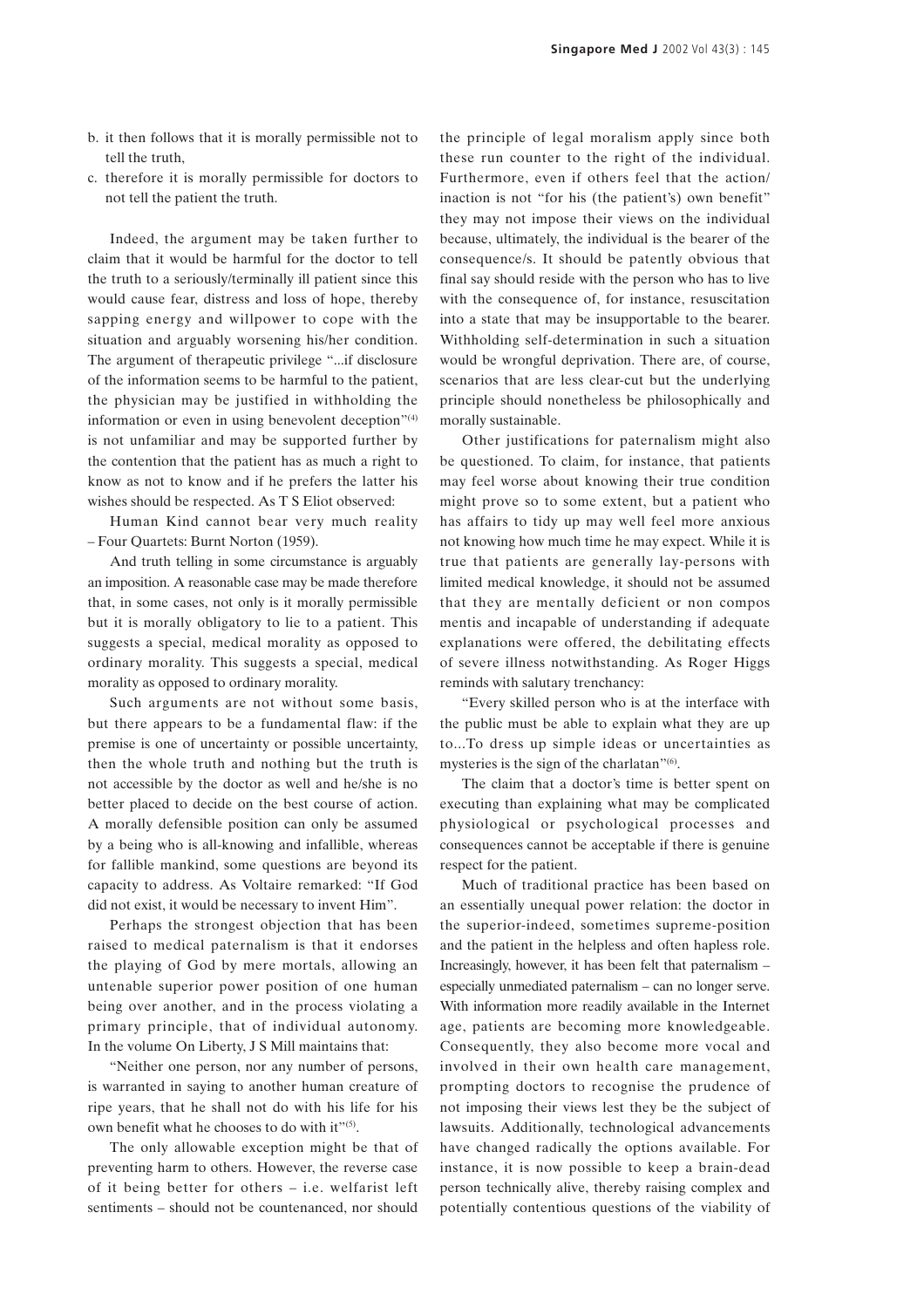such existence. Such phenomena have propelled a swing from paternalism to the independent choice model where the doctor presents neutral statistics – as little biased as possible by his own views and judgments – and leaves the decision-making entirely to the patient or his/her relatives.

But beyond these practical considerations there still remain the familiar, larger issues of self-determination, respect and reciprocity, moral responsibility, etc. What the practical considerations have done, perhaps, is to catalyse growth in awareness of the need for greater transparency, discussion, and collaboration in the doctor-patient relationship. Ultimately, our interest in the debate of paternalism vs. autonomy is grounded in the more substantial engagement with first principles and the eternal verities in the predicament of human existence. The issue is not fear of punitive litigation; neither is it about control and power. Rather, the question is how one human being should treat another if both are to maintain integrity and humanity in their intercourse, given the complexity which informs human transactions and the imperfect human condition in a post-lapsarian world.

An emergent response is a paradigm shift from a doctor-directed to a more patient-centred approach with a view to correcting the traditional imbalance of power. It is a fairly radical shift and, as in all radical shifts, there is always the danger of an over-correction, either as an act of contrition for past sins, as it were, or being overwhelmed by the "consumer movement" with its dictum that the customer is always right. And as with much of human experience the answer is probably the happy mean. Identifying the happy mean is tricky, and the balance when found is likely to be precarious and one needing constant, adaptive finetuning to meet the realities of specific scenarios.

Finding some middle ground between paternalism and the "independent choice" model could start with a centrifugal movement from strong to weak paternalism on one end and, on the other, distinguishing between the concepts of autonomy and independence. Where autonomy is self-determination, independence is construed as total freedom of choice without any interference. The latter accords the patient maximum choice, on the assumption that any exercise of influence on the part of the doctor is an infringement of patient rights and diminishes patient power of choice. In the interest of philosophic rectitude and, possibly, prudential consideration, it substitutes control for competence; the patient abrogates the patient's right to choose and to do so without undue influence even if that influence might be beneficial. The apparent down side is that in some instances this may be tantamount to giving a patient rope to hang himself/herself.

To correct this, a model of qualified independence or "enhanced autonomy"<sup>(7)</sup> has been advocated. It is built on doctor-patient dialogue, exchange of ideas/ views, negotiation of differences, and sharing power and influence for the common purpose of serving the patient's best interest. This active collaboration recognises that the dynamics of the doctor-patient relationship can be potentially positive. It recognises that the doctor is professionally equipped to give informed advice while respecting the patient as a person and his/hers wishes. It accepts "the physician's power to offer recommendations while obligating the physician to fully understand the patient's reasoning when those recommendations are rejected"<sup>(8)</sup>.

This model would seem to be a responsible and effective approach to the management of clinical dilemmas, as well as one that in its pluralistic approach is consistent with fundamental moral and philosophic propositions. Unfortunately, human nature tends to favour the path of least resistance, leading Yale Law Professor Jay Katz to argue that such a system would "ask for too much", and that "perhaps even patients...may not wish to interfere with professionals on that basis"(9). Supporting this contention is a large body of evidence that would suggest that many patients prefer the passive role, including a landmark study amongst Americans which showed that 84% were "at least somewhat satisfied" and 49% were "very satisfied"<sup>(10)</sup> with that level of personal involvement. In an imperfect world, any dogmatic insistence and extremist view is problematic in any ethical debate; constant negotiation with the realities – however uncomfortable – is an inescapable fact of life. Monolithic definitions are clearly inadequate; only at the most rudimentary level is life unicellular, whereas most human experiences are composite in nature. Few things – if any – are completely bad, or completely good. Just as there is a flip side to any coin, positive and negative are not so much bi-polar as mutually dependent for their definition, positive being the relative absence of the negative and vice versa. Taken to logical conclusions, without their defining opposites each would be conceptually untenable. It follows, then, that there can be no single correct answer valid in all conditions. Paternalism for paternalism's sake is often found to be no more practical – nor even practicable – than autonomy for autonomy's sake. J S Mill's system of utilitarian ethics thus offers this qualification:

"Actions are right in proportion as they tend to promote happiness; wrong as they tend to produce the reverse of happiness".